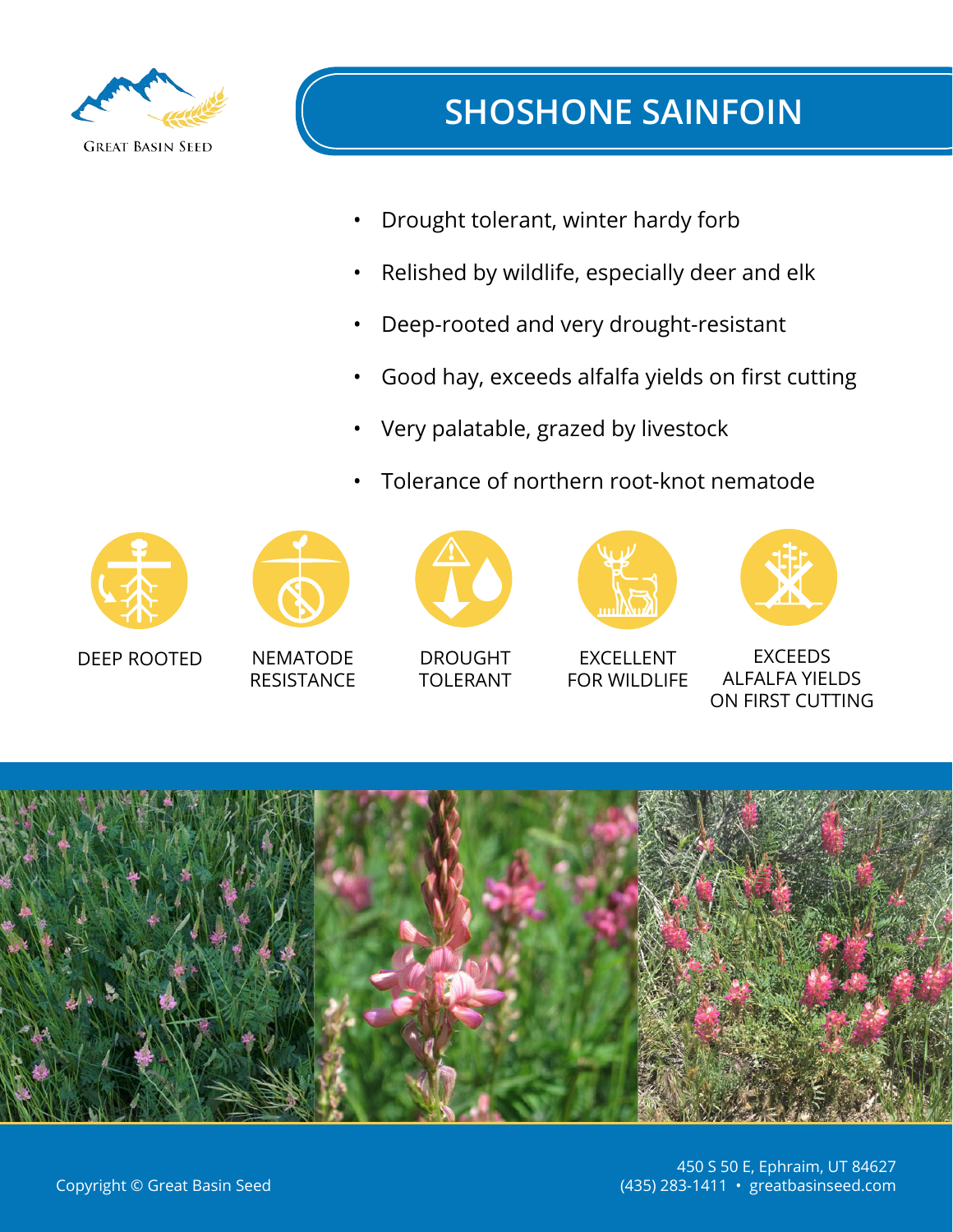

## **AGRONOMIC TRAITS**

| Ease of Establishment    | Good            |
|--------------------------|-----------------|
| Life Cycle               | Perennial       |
| Forage Yield             | Medium          |
| Forage Quality           | Excellent       |
| Maturity                 | Early Spring    |
| Persistence              | Excellent       |
| Palatability             | Excellent       |
| <b>Growth Habit</b>      | Upright         |
| <b>Drought Tolerance</b> | High            |
| Moisture Use             | Low             |
| <b>Hay</b>               | Excellent       |
| Silage                   | Good            |
| Pasture                  | Excellent       |
| Growth                   | Spring & Summer |

### **PLANTING GUIDE**

| Seeding Rate (Interseed)        | 5-15 lbs. per acre  |
|---------------------------------|---------------------|
| Seeding Rate (Stand-alone item) | 30-40 lbs. per acre |
| Min. Precipitation              | 15-18 inches        |
| <b>Seeding Depth</b>            | 0.25 - 0.75 inches  |
| Average Seeds per lb.           | Approx. 30,000      |
| Lifecyle                        | Perennial           |
| <b>Best Sowing Time</b>         | Fall, Spring        |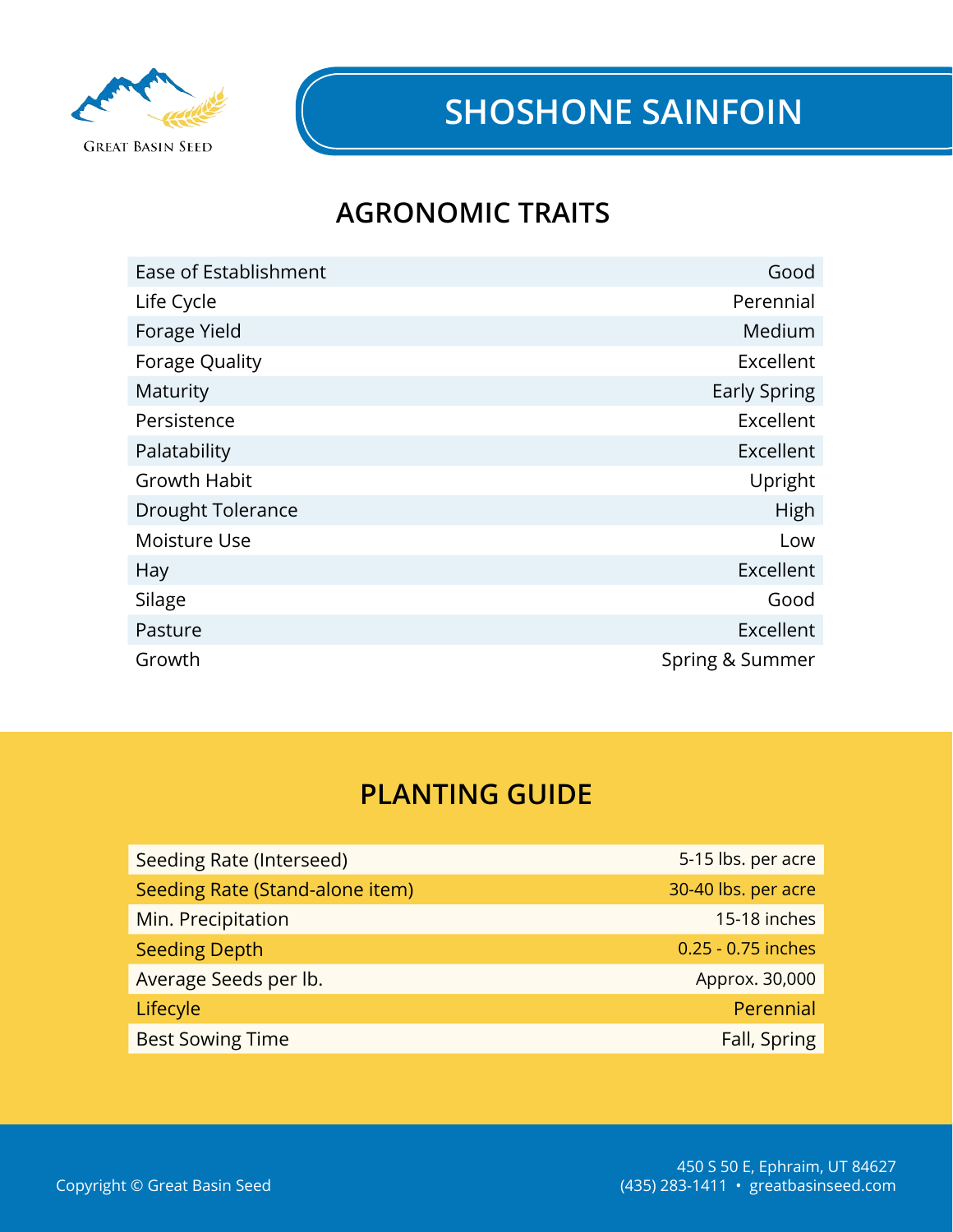

Shoshone Sainfoin (Onobrychis viciifolia) was selected for it's tolerance of northern root-knot nematode. It was developed by intercrossing the surviving plants remaining in an irrigated sainfoin variety trial infested with the Northern Root-knot nematode in southeastern Wyoming. It has good drought tolerance, winter hardiness, and is also resistant to alfalfa stem nematode. Shoshone is the preferred variety when sugar beets or other root crops are included in an irrigated crop rotation. It expressed a higher level of tolerance to the parasite than 'Remont' sainfoin by having greater shoot/root weight and lower plant mortality. Shoshone was jointly released in 2005 by the College of Agriculture, Agricultural Experiment Stations at the University of Wyoming and Montana State University, and by the United States Department of Agriculture, Natural Resources Conservation Service at Bridger, MT. The variety was named in honor of Chief Washakie of the Eastern Shoshone Tribe. Shoshone Sainfoin

#### GENERAL SHOSHONE SAINFOIN INFORMATION

Sainfoin is deep-rooted and very droughtresistant, provided the annual rainfall is 12 inches or over. It yields best on deep, welldrained soils, and will not withstand wet soils or high water tables. Tests show that it will not tolerate saline soils and that it is not as winterhardy as the locally-recommended cultivars of alfalfa. Shoshone Sainfoin

Sainfoin grows taller than alfalfa, its stem is hollow, there are many leaflets (like a vetch) and its flowers, which are pink, are borne on a raceme. The "seed" used to establish this crop



is, in fact, a pod which contains a single seed. Even without the pod, the true seed is large (for a legume); there are only 28,000 seeds per pound.Shoshone Sainfoin

Sainfoin has good drought resistance and grows well on a variety of soils, it does especially well on high lime, well-drained soils of high fertility. However it does not do well on soils which are wet or have a high water table. It has a low tolerance to flooding, waterlogging or even high water table. It's intolerant of acidity and salinity.Shoshone Sainfoin

Sainfoin begins growth in the spring about the same time as alfalfa, but flowers one to two weeks earlier. First cutting hay yields have exceeded those of alfalfa in Montana, but alfalfa yields are greater in subsequent cuttings. In areas where hay production is limited to one dryland cutting, or because of a shortage of irrigation water, it may replace alfalfa.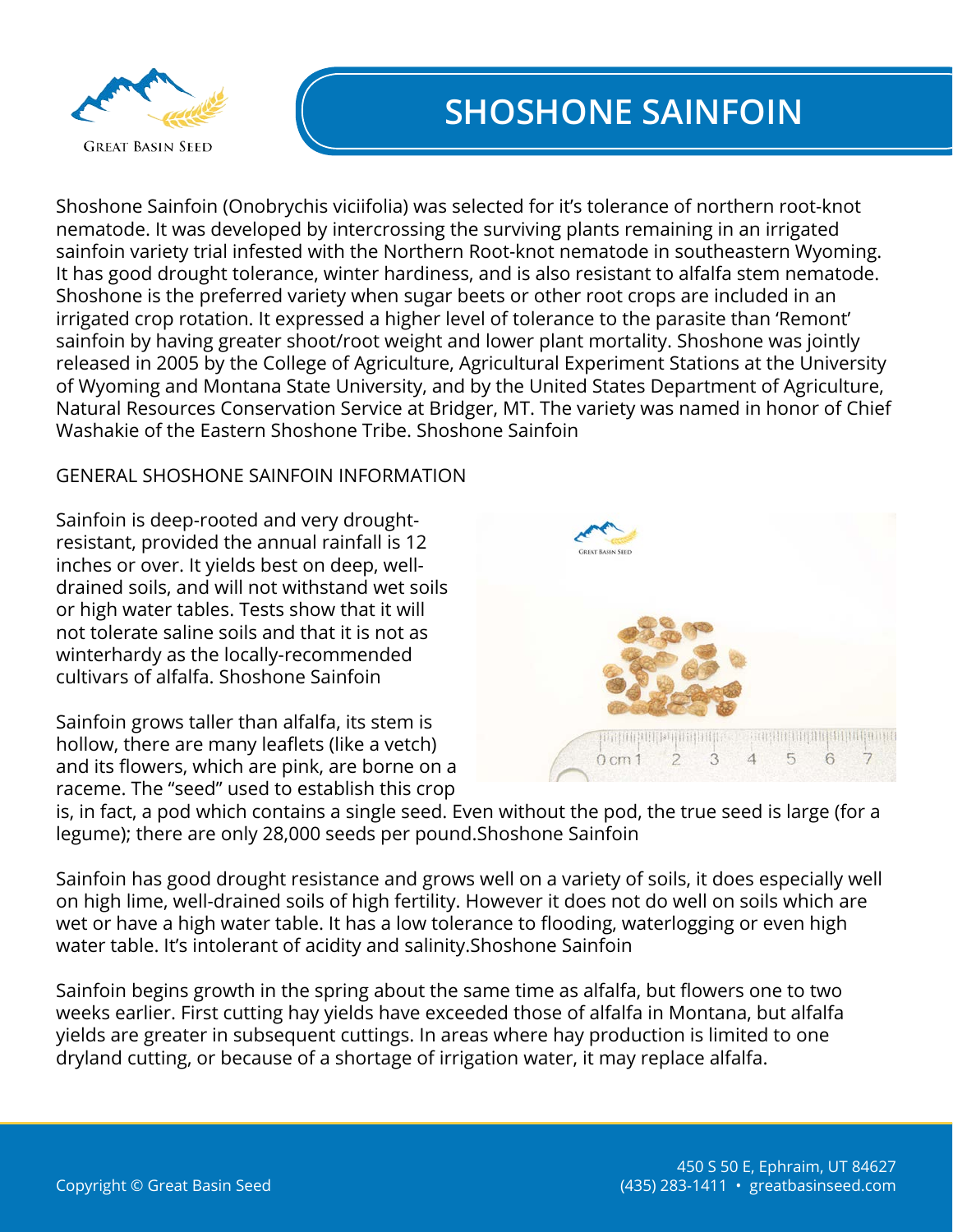

Sainfoin is very palatable and is grazed by livestock in preference to alfalfa. It is relished by deer. Although very coarse, the herbage is highly nutritious. Compared with alfalfa, forage dry-matter yields of sainfoin are about 20 percent lower under dryland conditions, and may be 30 percent or more lower in irrigated areas. Onobrychis species have never been known to cause bloat nor is it attacked by alfalfa weevil. It is highly palatable to both sheep and cattle, being preferred over alfalfa. It may be grazed or used for hay, either alone or in mixtures with grasses. Grows well with Russian wildrye and crested wheatgrass. Under irrigation, sainfoin is shorter-lived than



alfalfa, but rotational grazing has been shown to prolong its life.

Sainfoin is well suited to hay harvesting as it grows upright and is easily cut. It is somewhat higher in moisture content than alfalfa. Since regrowth is very poor, it is best suited to taking one clipping at about the half- to full-bloom stage. Unlike alfalfa, it does not drop its lower leaves; stems remain succulent as the plant matures so that quality does not decrease so rapidly. Yield is often better than that of alfalfa for one clipping, but only 80 to 90 percent as high when two cuttings per season are compared. It competes poorly in mixtures with aggressive grasses and, although total yield is usually not affected, the proportion of sainfoin decreases.

The advantages of sainfoin for pasture use include excellent quality and palatability that give superior animal performance without the danger of bloat. Compared with orchardgrass in irrigated areas, it yields about one-third less, regrows more slowly after grazing and has a shorter productive life. However, grazing in the bud or early bloom stage, and keeping the grazing height above about 8 inches, will lengthen productive life from two to three to about six years in irrigated areas.

It's adapted to dryland pastures as well, and grows satisfactorily in mixtures with bunchgrasses such as Russian wildrye or crested wheatgrass. However, total yields are slightly higher when sainfoin is grown alone. Sainfoin is a very early-growing legume, and it may tolerate light grazing during the bud stage and still yield a good crop of hay. Residual yield after hay cutting may be grazed, but once this species reaches full bloom, regrowth is very poor.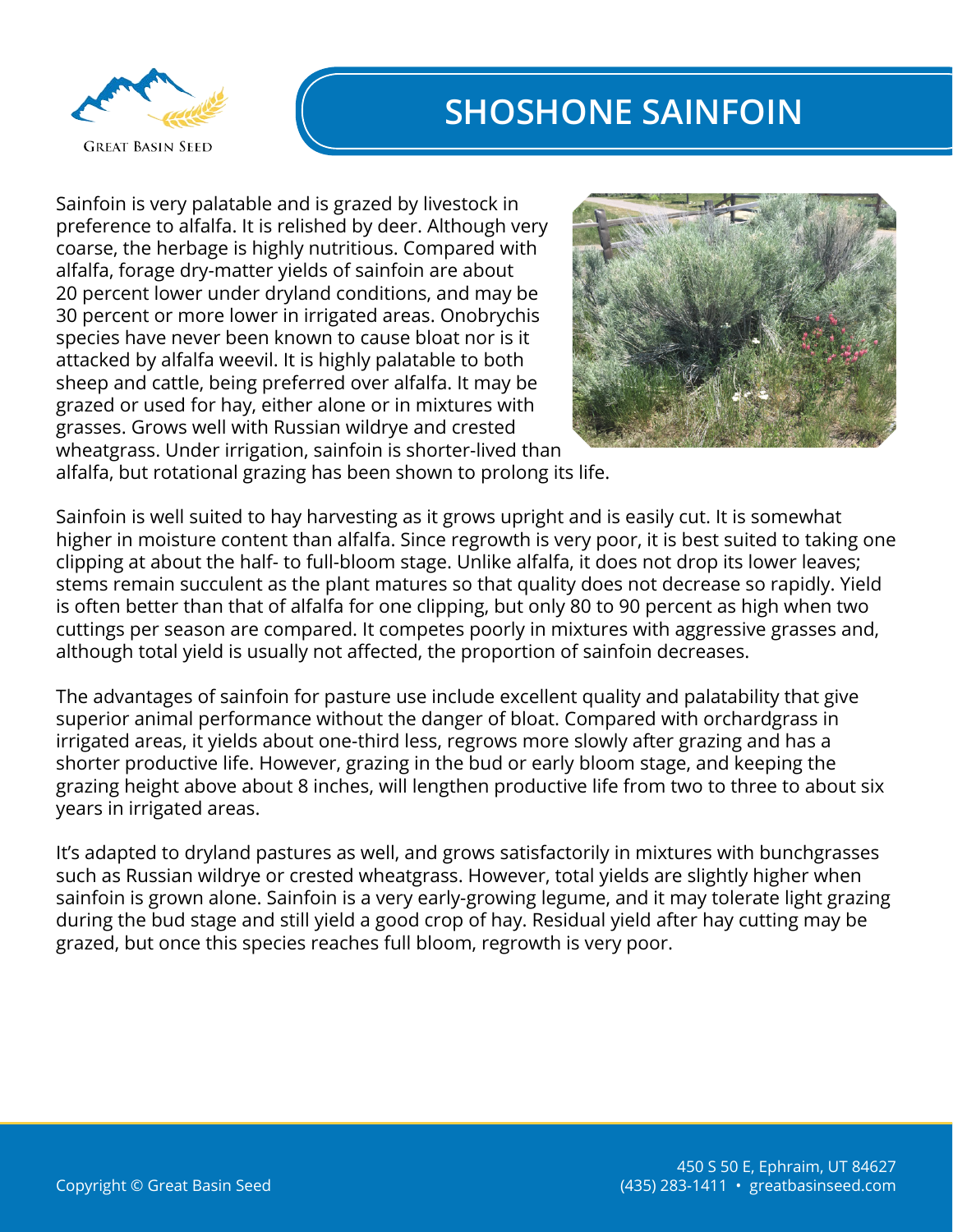# **USDA PLANT DOCUMENTATION**

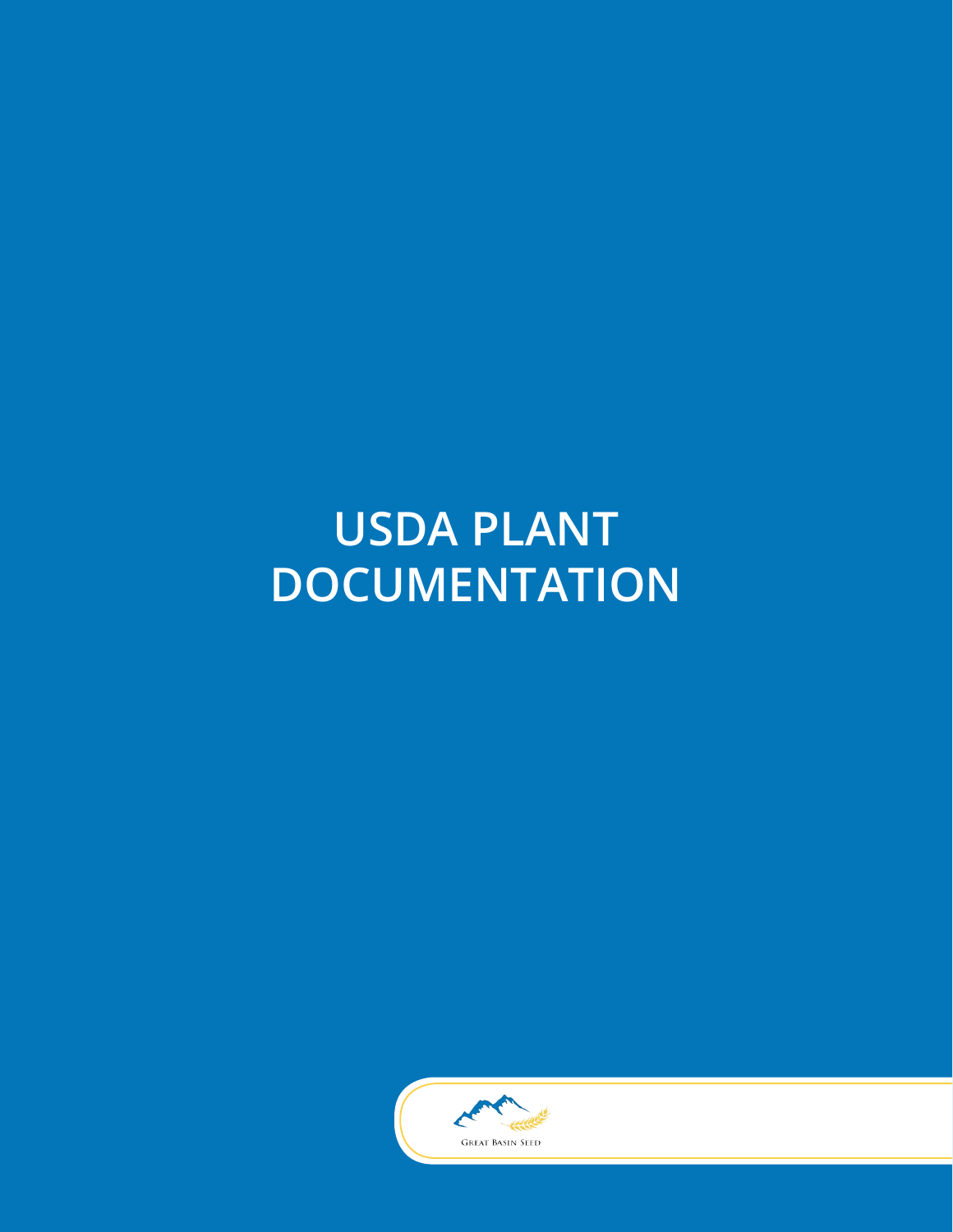

## **PLANT FACT SHEET**

SAINFOIN *Onobrychis viciifolia Scop.* Plant Symbol = ONVI

#### USES

*Hay/pasture:* Sainfoin is an introduced non-bloat causing legume which can be used as hay, or grazed in pastures alone or in a grass-legume mix. It is often grown as a mix with Russian wildrye or crested wheatgrass or Siberian wheatgrass. It is also commonly included in a mixed blend of sainfoin, meadow brome and birdsfoot trefoil and/or orchardgrass.

Sainfoin is highly palatable to sheep and cattle and is preferred over alfalfa. Long-term sainfoin dry matter yields range from around 20 to 30% less than those of alfalfa. First cut hay yields are often greater than those for alfalfa but later cuttings commonly yield less than alfalfa (Baldridge and Lohmiller 1990). Sainfoin is well suited to haying due to its upright growth habit. Regrowth is poor however and it is recommended to be cut once/season at the half- to full-bloom stage. Protein quality for sainfoin is around 68 compared to 71 for alfalfa out of a possible score of 100 for an "ideal protein" (Kaldy et al 1979). Sainfoin is also not susceptible to alfalfa weevil.

*Rangeland:* Sainfoin is preferred over alfalfa by mule deer and other wildlife. It matures earlier in the spring than alfalfa and stays green during the summer (Stevens and Monsen 2004). Its large, deep tap root also makes this species fairly drought tolerant. High protein, high palatability and its non-bloat characteristic make it a good choice for range improvement for livestock or wildlife. The foliage is readily eaten by elk, deer and sage grouse, and the seed is eaten by many other birds and rodents.

*Pollinators:* Sainfoin blossoms produce copious amounts of nectar and are highly attractive to pollinating insects, particularly honey bees (Pellett 1947) in May through July (Ogle et al 2007). Pollen is also produced in abundance. Honey made from sainfoin is reported to be of the finest quality (Dubbs 1967).

#### **STATUS**

Consult the PLANTS Web site and your State Department of Natural Resources for this plant's current status (e.g. threatened or endangered species, state noxious status, and wetland indicator values).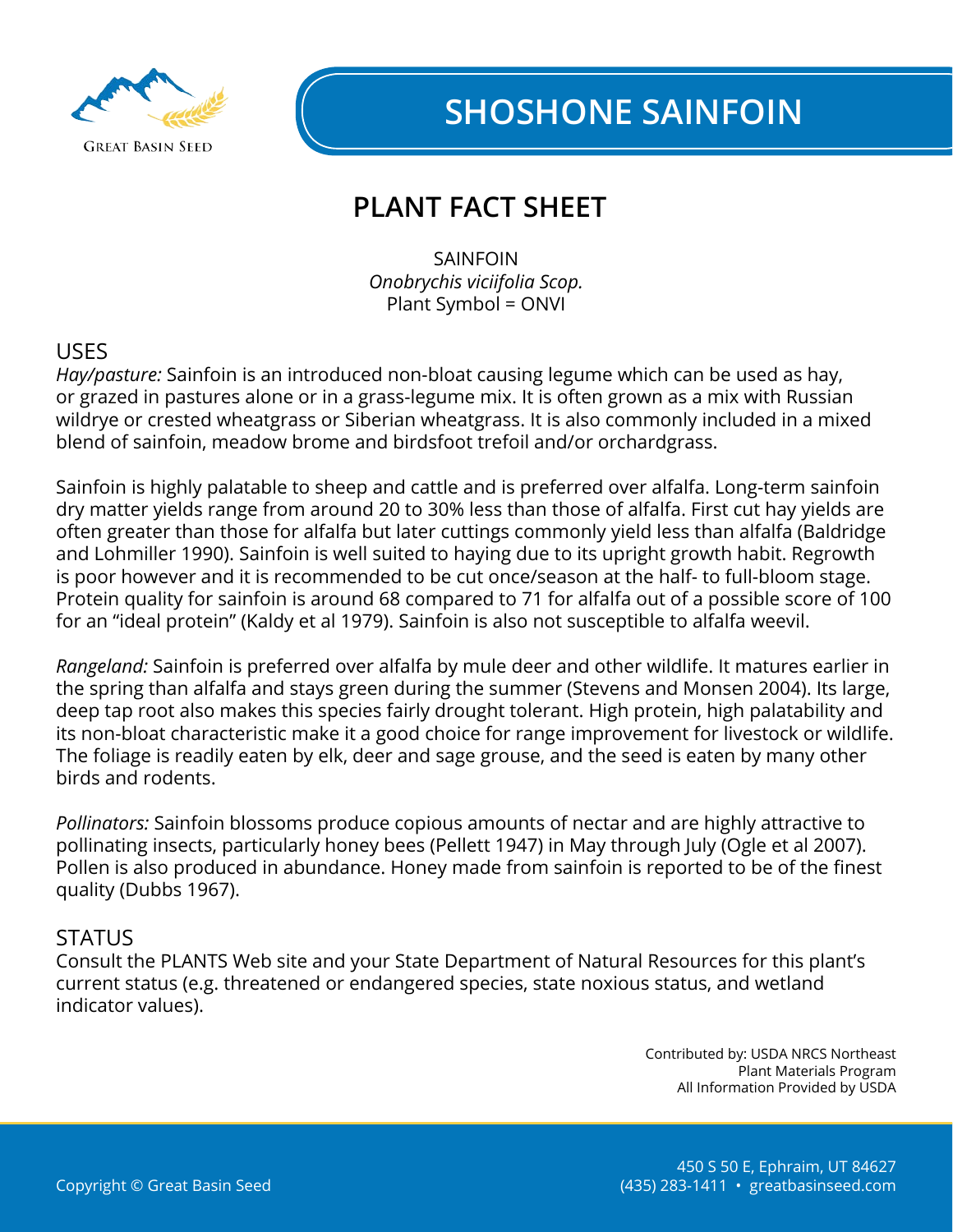

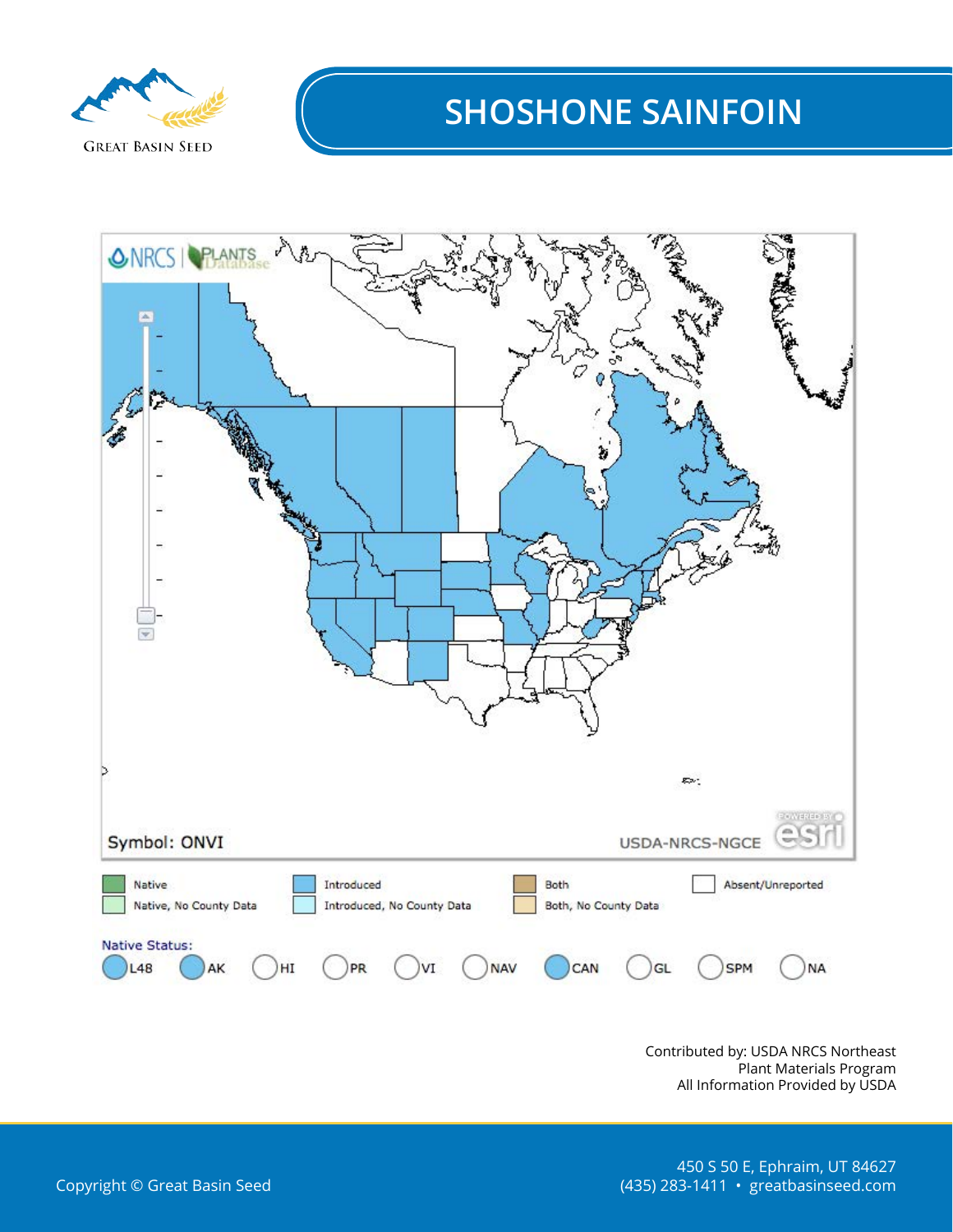

#### **DESCRIPTION**

*General:* Fabaceae (Legume family). Sainfoin is a deep-rooted perennial legume arising from a branching root crown. Flowers are showy and pink, white or purple and tightly arranged in a compact raceme with 20 to 50 flowers per head (figure 1). Leaves are odd-pinnately compound with 11 to 21 leaflets. Sainfoin typically grows taller than alfalfa reaching 8 to 36 inches tall. The seeding unit is a single-seeded pod (figure 2). Seeds are large with only 18,500 (pre-husked) seeds per pound (USDA 2008). 2n=28 (Welsh et al 2003). Distribution: Sainfoin has been used as a forage legume for hundreds of years in Europe and Asia and was introduced to North America around 1900. It has since been widely used in the Intermountain and Rocky Mountain regions in hay plantings and reclamation plantings (Welsh et al 2003). For current distribution, consult the Plant Profile page for this species on the PLANTS Web site.

*Habitat:* Sainfoin can be found in western rangeland sites in 14 inch and greater precipitation areas. It is often associated with big sagebrush and mountain shrub communities in well-drained calcareous soils.

*Adaptation:* Early varieties from Western Europe did not perform well in the western United States. The plants were poorly adapted and had low forage yields. Newer varieties from Russia and Turkey however are better suited to western climates and perform similarly to alfalfa. (Baldridge and Lohmiller 1990). Sainfoin is best adapted to soils at least 18 inches deep with a pH of 6.6 to 8.0 (USDA 2008). It is best adapted to sites receiving at least 14 inches mean annual precipitation (MAP). Rangeland plantings have been successful in sagebrush, pinyon-juniper and mountain shrub areas in deep, calcium based soils (Stevens and Monsen 2004). Sainfoin has low salt tolerance. Sainfoin does not do well in sites with high water tables or wet soils.

#### ESTABLISHMENT

Sainfoin can be planted in the spring or fall. Seeding depth should be between 0.25 and 0.75 inches. All seed should be inoculated with the appropriate rhizobium prior to planting. Full seeding rate for pasture plantings is 34 lb/ac. Seed 2 to 5 lb/ac when used as a component of a rangeland mix. Sainfoin should not be mixed with aggressive grass species; consider alternate row planting (Ogle et al 2008).

#### MANAGEMENT

Do not graze for two seasons after planting. Stands should be allowed to naturally reseed every 2 to 3 years for reestablishment. Stands will persist 3 to 6 years under irrigation but will last longer if root and crown rot diseases are controlled. Some plantings in Montana have survived for over 60 years and are still used for pasture (Dubbs 1967). Sainfoin should not be planted next to shelterbelts because trees and shrubs will suffer from browsing by deer and elk (Stannard 2002).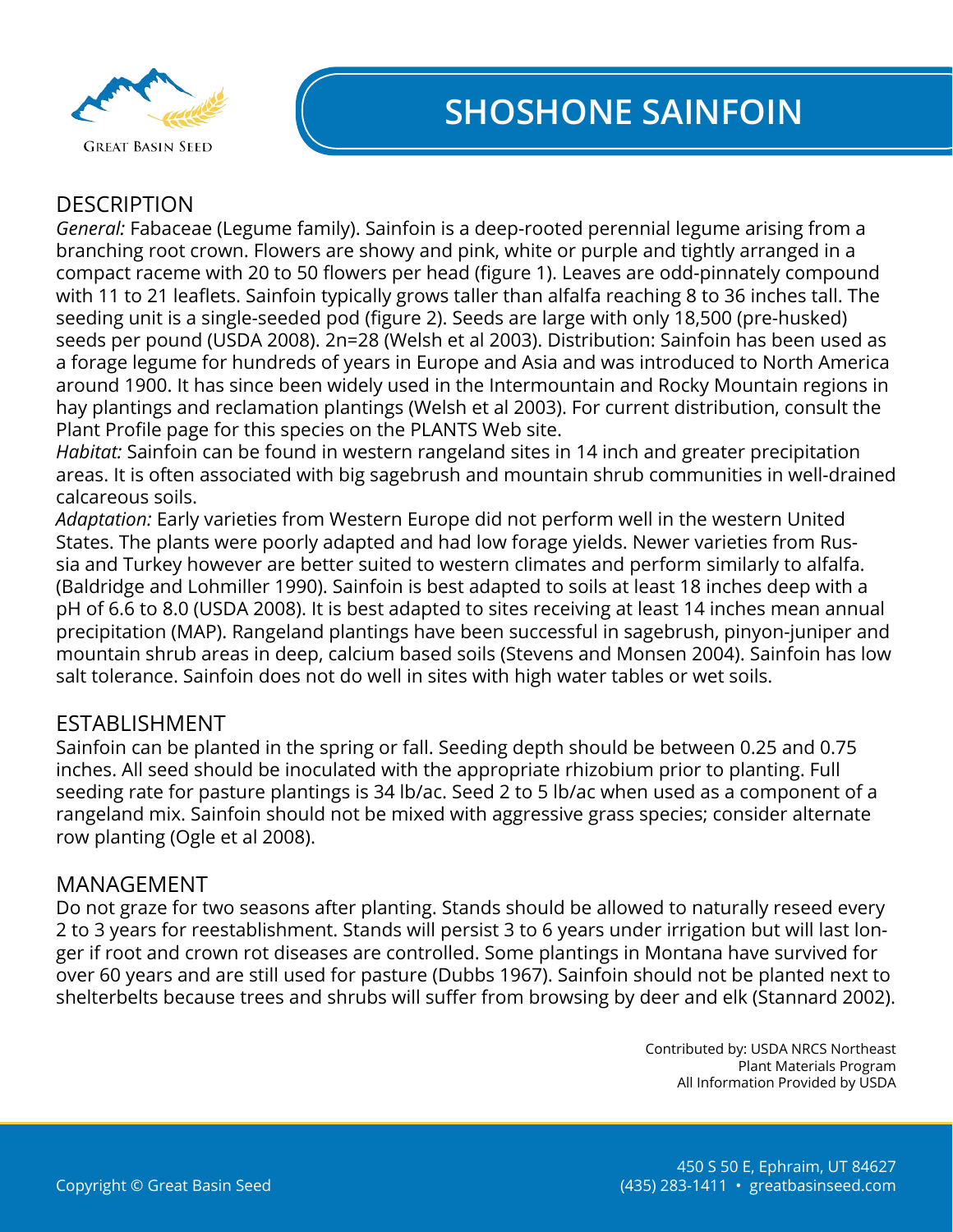

#### PESTS AND POTENTIAL PROBLEMS

Although sainfoin is resistant to many alfalfa related pests, long-term stand survival is limited in irrigated or wet conditions due to root and crown rot diseases (Morrill et al 1998). These root pathogens enter the plant through scars created by root-feeding insects, especially weevils. Control of these insects decreases tap root disease occurrence and increases the longevity of the stand.

Use of sainfoin has been limited largely due to high establishment costs. The large seed, high seeding rate and high seed prices often reduce interest in using this species.

#### ENVIRONMENTAL CONCERNS

Sainfoin has been widely used in reclamation and range enhancement seedings throughout the Great Plains, Rocky Mountains and Intermountain West and has become naturalized in some locations. It is not considered weedy or invasive, but may spread under ideal conditions via seed.

#### SEEDS AND PLANT PRODUCTION

The first seed crop can be harvested the second year after establishment. Seed yields can be as high as 1000 lb/acre under irrigated conditions. Under dryland conditions, seed yields are rarely more than 200 pounds per acre.

Seed should be harvested when seed moisture is <40% or when seed is beginning to shatter. Seed shatter can be a problem with this species and seed can be harvested by swathing followed by combining after 2 to 5 days of drying.

Prepared By Derek Tilley, USDA NRCS Plant Materials Center, Aberdeen, ID Dan Ogle, USDA NRCS Idaho State Office, Boise, ID Loren St. John, USDA NRCS Plant Materials Center, Aberdeen, ID

Species Coordinator Dan Ogle, USDA NRCS Idaho State Office, Boise, ID

For more information about this and other plants, please contact your local NRCS field office or Conservation District, and visit the PLANTS Web site<http://plants.usda.gov> or the Plant Materials Program Web site <http://Plant-Materials.nrcs.usda.gov>